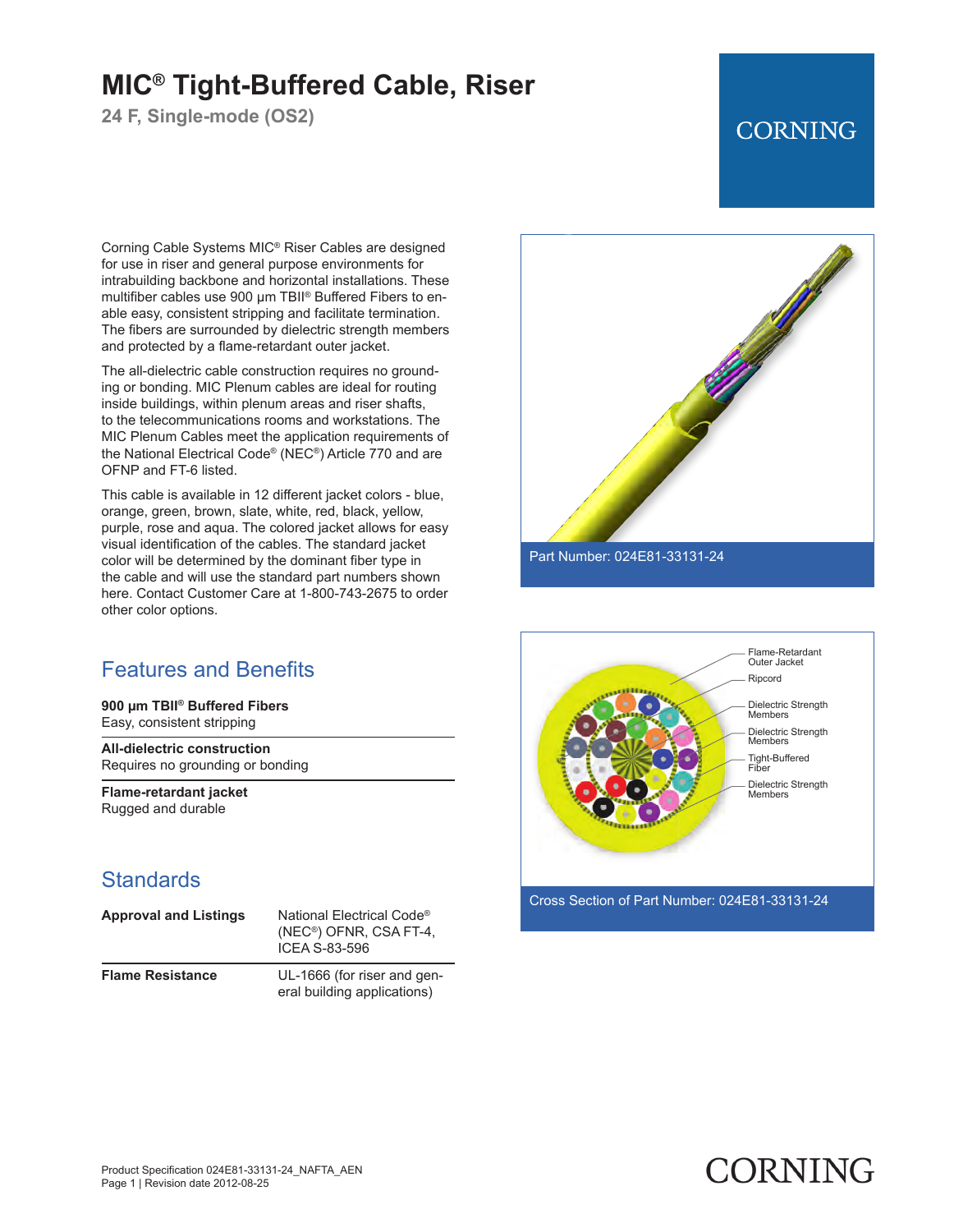# **MIC® Tight-Buffered Cable, Riser**

**24 F, Single-mode (OS2)**

## **CORNING**

## **Specifications**

| <b>General Specifications</b> |                                            |  |
|-------------------------------|--------------------------------------------|--|
| Environment                   | Indoor                                     |  |
| Application                   | General Purpose Horizontal, Vertical Riser |  |
| Cable Type                    | Tight-Buffered                             |  |
| <b>Product Type</b>           | <b>Distribution</b>                        |  |
| <b>Flame Rating</b>           | Riser (OFNR)                               |  |
| <b>Fiber Category</b>         | Single-mode (OS2)                          |  |

| Temperature Range |                                     |
|-------------------|-------------------------------------|
| Storage           | -40 °C to 70 °C (-40 °F to 158 °F)  |
| Installation      | $-10$ °C to 60 °C (14 °F to 140 °F) |
| Operation         | $-20$ °C to 70 °C (-4 °F to 158 °F) |

| <b>Cable Design</b>                                 |                                                                                                                     |
|-----------------------------------------------------|---------------------------------------------------------------------------------------------------------------------|
| <b>Central Element</b>                              | Yarn                                                                                                                |
| Fiber Count                                         | 24                                                                                                                  |
| <b>Tight Buffer Color</b>                           | Blue, Orange, Green, Brown, Slate, White, Red, Black, Yellow                                                        |
| Tensile Strength Elements and/or Armoring - Layer 1 | Dielectric strength members                                                                                         |
| Tight Buffer Color, Layer 2                         | Violet, Rose, Aqua, Blue*, Orange*, Green*, Brown*, Slate*,<br>White*, Red*, Black*, Yellow*, Violet*, Rose*, Agua* |
| Tensile Strength Elements and/or Armoring - Layer 2 | Dielectric strength members                                                                                         |
| Number of Ripcords                                  |                                                                                                                     |
| <b>Outer Jacket Material</b>                        | Flame-retardant                                                                                                     |
| Outer Jacket Color                                  | Yellow                                                                                                              |

| <b>Mechanical Characteristics Cable</b> |                                    |
|-----------------------------------------|------------------------------------|
| Max. Tensile Strengths, Short-Term      | 660 N (150 lbf)                    |
| Max. Tensile Strengths, Long-Term       | 200 N (45 lbf)                     |
| Nominal Outer Diameter                  | 8 mm (0.31 in)                     |
| Weight                                  | 56 kg/km (39 lb/1000 ft)           |
| Min. Bend Radius Installation           | 120 mm $(4.7 \text{ in})$          |
| Min. Bend Radius Operation              | $80 \text{ mm}$ $(3.1 \text{ in})$ |